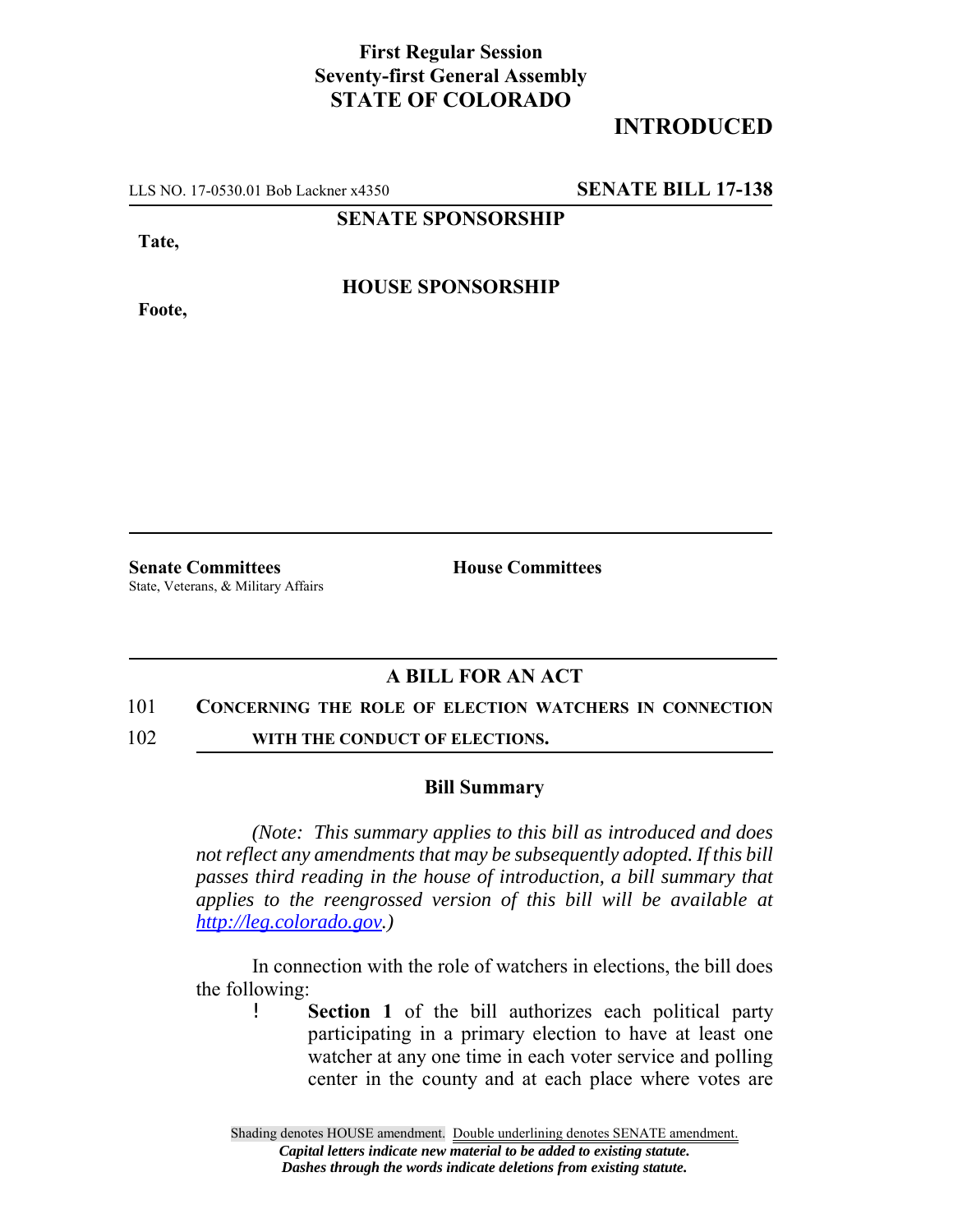counted. This section requires the chairperson of the county central committee of each political party to select the names of the persons who will represent their political party in each precinct in the county as a watcher. If such chairperson is not able to make the appointments, the chairperson of the state central committee of the political party or another official of the state political party are required to make the appointments. The date by which the chairperson is required to submit the names of the watchers is specified.

- ! **Section 2** requires that, in the case of an issue committee, the registered agent of the issue committee is the authorized representative of the issue committee entitled to appoint one or more watchers. The date by which the appointing authority is required to submit the names of the appointees is specified.
- ! **Section 3** imposes the same requirements with respect to proponents and opponents of a ballot issue.
- ! **Section 4** specifies procedures to be followed if a watcher sees a potential discrepancy. This section of the bill also allows the watcher to observe the process of signature verification. This section of the bill additionally contains an oath or affirmation that a person appointed as a watcher is to recite before beginning his or her service.
- ! **Section 5** removes an existing exception to a prohibition on the sale, disclosure, or release of a photocopied or microfilmed image of an elector's signature to effect an overall ban on the sale, disclosure, or release of certain confidential personal information.
- ! **Section 6** gives county clerk and recorders the same access to the criminal history records of watchers as they currently have with respect to election judges and gives the secretary of state the power to require that certain duties may only be performed by watchers for whom the county clerk and recorder has requested their criminal justice records. This section further clarifies that such duties performed by a watcher include observing electors' records in the statewide voter registration system.
- 1 *Be it enacted by the General Assembly of the State of Colorado:*
- 2 **SECTION 1.** In Colorado Revised Statutes, **amend** 1-7-105 as
- 3 follows: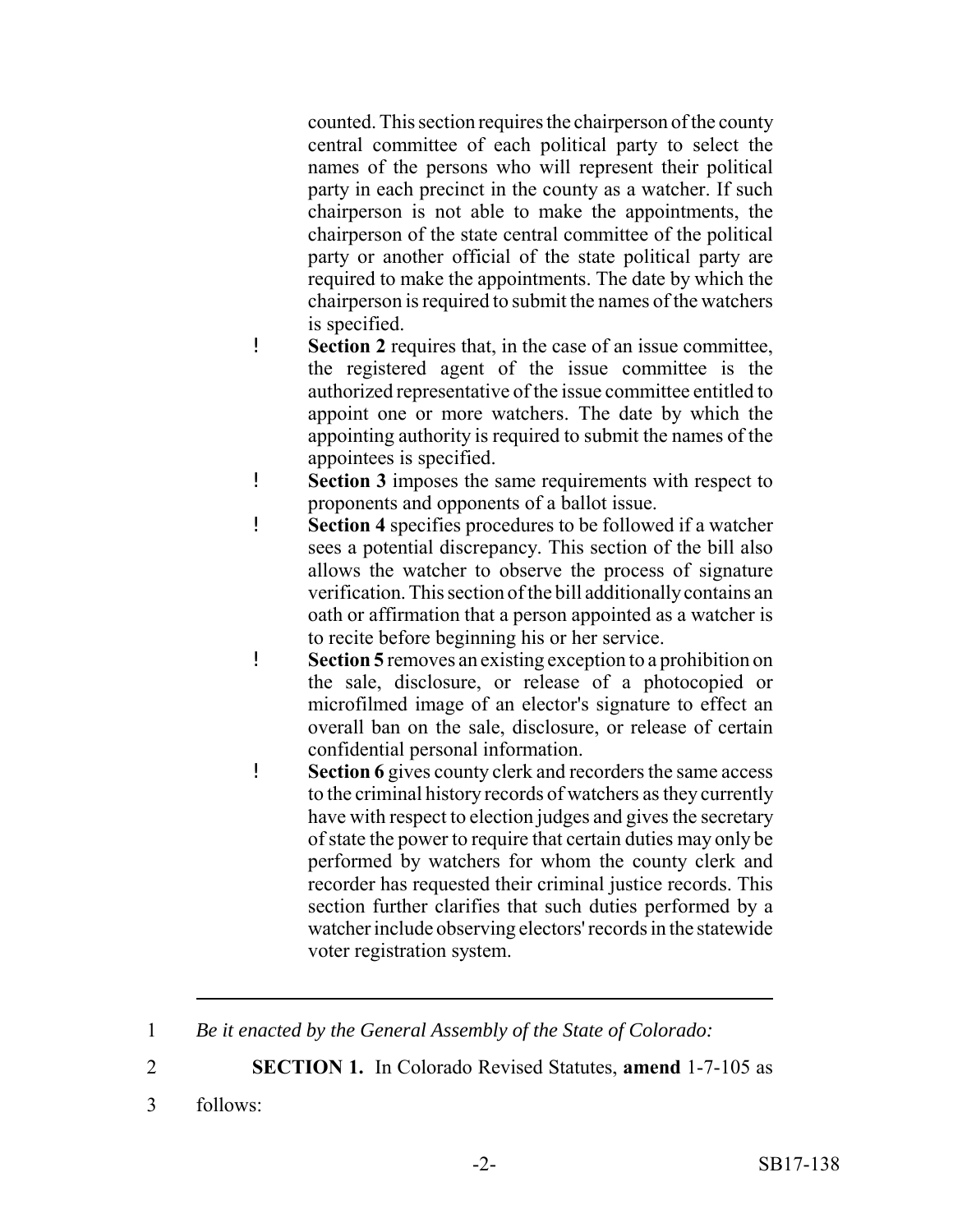**1-7-105. Watchers at primary elections.** (1) Each political party 2 participating in a primary election shall be IS entitled to have a watcher in 3 each precinct AT LEAST ONE WATCHER AT ANY ONE TIME IN EACH VOTER SERVICE AND POLLING CENTER in the county AND AT EACH PLACE WHERE VOTES ARE COUNTED IN ACCORDANCE WITH THIS ARTICLE 7. THE CHAIRPERSON OF THE COUNTY CENTRAL COMMITTEE OF EACH POLITICAL PARTY SHALL SELECT THE NAMES OF THE PERSONS WHO WILL REPRESENT THEIR POLITICAL PARTY IN THE COUNTY AS A WATCHER. IF THE CHAIRPERSON IS NOT ABLE TO MAKE THE APPOINTMENTS, THE CHAIRPERSON OF THE STATE CENTRAL COMMITTEE OF THE POLITICAL PARTY OR ANOTHER OFFICIAL OF THE STATE POLITICAL PARTY SHALL MAKE THE APPOINTMENTS. The chairperson OR OTHER OFFICIAL of the county central committee of each political party shall certify the persons selected as watchers on forms provided by the county clerk and recorder and submit the names of the persons selected as watchers to the county clerk and recorder. To the extent possible, the chairperson OR OTHER OFFICIAL 17 shall submit the names by the close of business on the Friday immediately 18 preceding the election NO LATER THAN THE WEDNESDAY BEFORE THE DATE ON WHICH THE VOTING SERVICE AND POLLING CENTERS ARE 20 REQUIRED TO BE OPEN.

 (2) In addition, candidates for nomination on the ballot of any 22 political party in a primary election shall be ARE entitled to appoint some 23 person WATCHERS to act on their behalf in every precinct COUNTY in which they are a candidate. Each candidate shall certify the persons appointed as watchers on forms provided by the county clerk and recorder 26 and submit the names of the persons selected as watchers to the county clerk and recorder. To the extent possible, the candidate shall submit the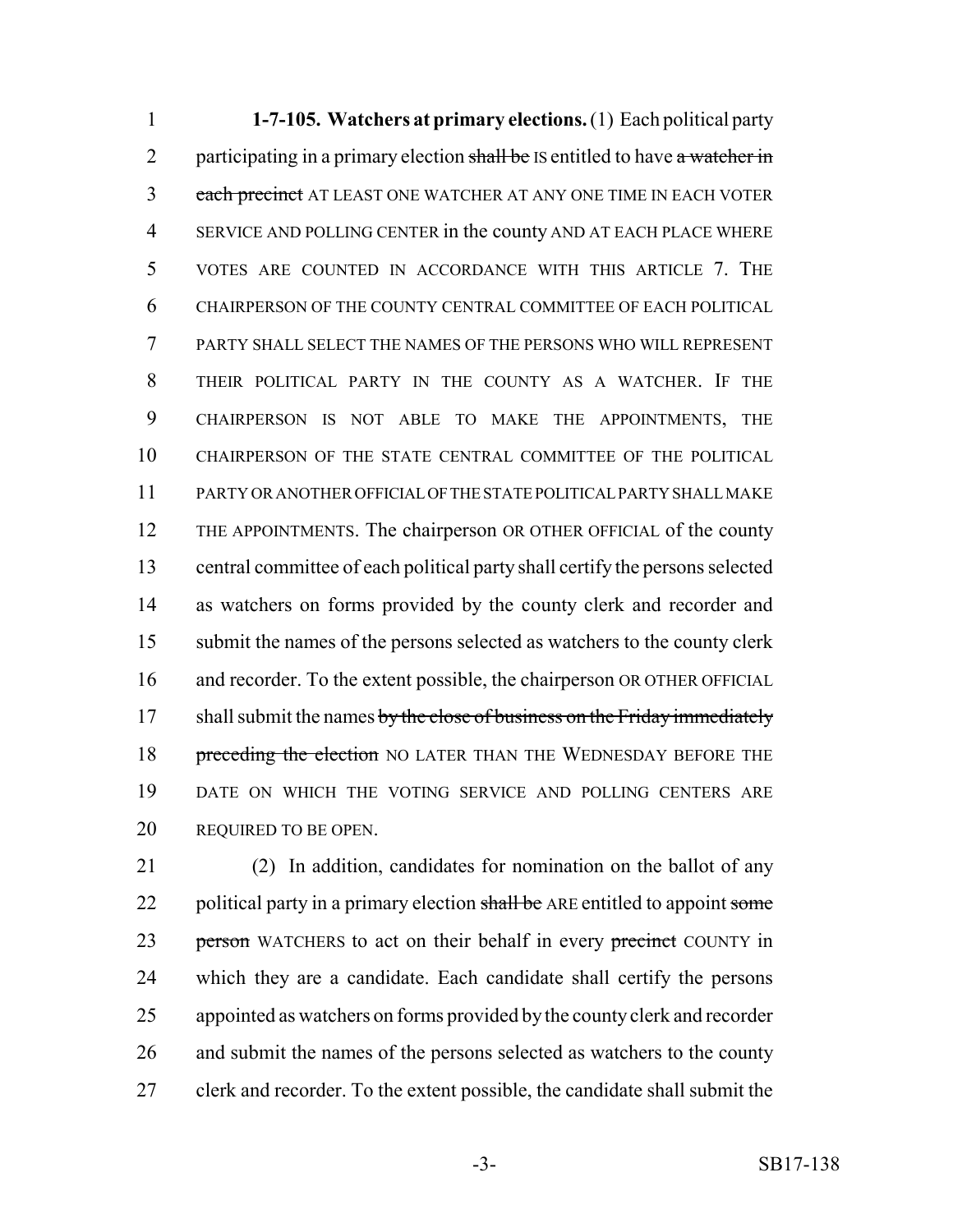1 names by the close of business on the Friday immediately preceding the 2 election NO LATER THAN THE WEDNESDAY BEFORE THE DATE ON WHICH THE VOTING SERVICE AND POLLING CENTERS ARE REQUIRED TO BE OPEN. **SECTION 2.** In Colorado Revised Statutes, **amend** 1-7-106 as follows:

 **1-7-106. Watchers at general and congressional vacancy elections.** Each participating political party or issue committee whose candidate or issue is on the ballot, and each unaffiliated and write-in candidate whose name is on the ballot for a general or congressional 10 vacancy election, is entitled to have no more than AT LEAST one watcher at any one time in each voter service and polling center in the county and 12 at each place where votes are counted in accordance with this article ARTICLE 7.IN THE CASE OF AN ISSUE COMMITTEE, THE REGISTERED AGENT OF THE ISSUE COMMITTEE IS THE AUTHORIZED REPRESENTATIVE OF THE ISSUE COMMITTEE ENTITLED TO APPOINT ONE OR MORE WATCHERS UNDER THIS SECTION. The chairperson of the county central committee of each major political party, the county chairperson or other authorized official of each minor political party, the issue committee, or the write-in or unaffiliated candidate shall certify the names of one or more persons selected as watchers on forms provided by the county clerk and recorder and submit the names of the persons selected as watchers to the county clerk and recorder. To the extent possible, the chairperson, authorized 23 official, issue committee, or candidate shall submit the names by the close 24 of business on the Friday immediately preceding the election. The watchers shall surrender the certificates to the election judges at the time 26 they enter the voter service and polling center and are sworn by the judges NO LATER THAN THE WEDNESDAY BEFORE THE DATE ON WHICH THE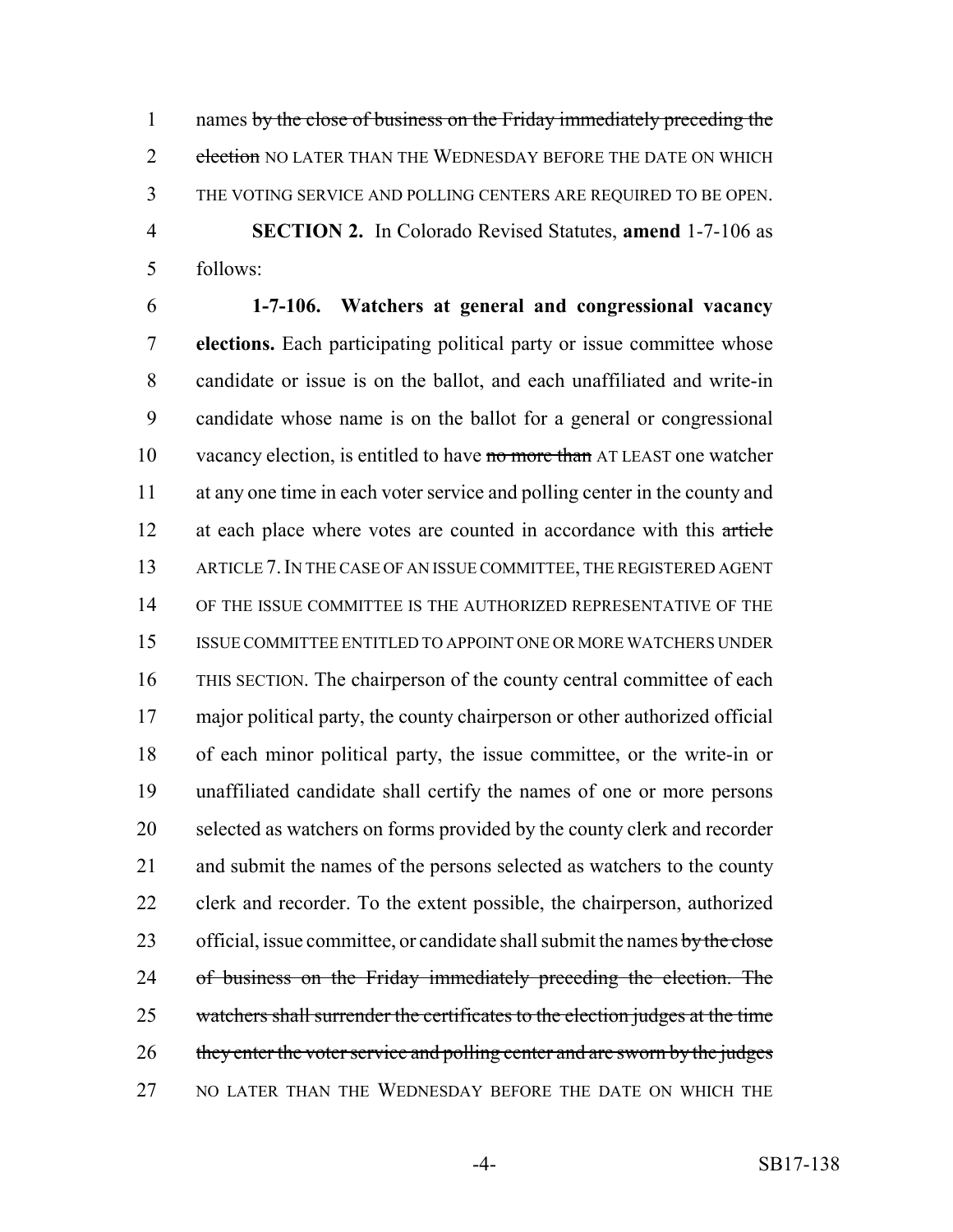VOTING SERVICE AND POLLING CENTERS ARE REQUIRED TO BE OPEN. This 2 section does not prevent party candidates or county party officers from visiting voter service and polling centers or drop-off locations to observe the progress of voting.

 **SECTION 3.** In Colorado Revised Statutes, **amend** 1-7-107 as follows:

 **1-7-107. Watchers at nonpartisan elections.** Candidates for office in nonpartisan elections, and proponents and opponents of a ballot 9 issue, are each entitled to appoint one person to act as a watcher 10 WATCHERS in every polling place COUNTY in which they are a candidate 11 or in which the issue is on the ballot. IN THE CASE OF PROPONENTS AND OPPONENTS OF A BALLOT ISSUE, THE REGISTERED AGENT OF THE PROPONENTS OR OPPONENTS, AS APPLICABLE, IS THE AUTHORIZED REPRESENTATIVE OF SUCH PROPONENTS AND OPPONENTS ENTITLED TO APPOINT ONE OR MORE WATCHERS UNDER THIS SECTION. The candidates or proponents and opponents shall certify the names of persons so appointed to the designated election official on forms provided by the official and submit the names of the persons selected as watchers to the county clerk and recorder. To the extent possible, the candidate, 20 proponent, or opponent shall submit the names by the close of business 21 on the Friday immediately preceding the election NO LATER THAN THE 22 WEDNESDAY BEFORE THE DATE ON WHICH THE VOTING SERVICE AND POLLING CENTERS ARE REQUIRED TO BE OPEN.

 **SECTION 4.** In Colorado Revised Statutes, 1-7-108, **amend** (3); and **add** (4) and (5) as follows:

 **1-7-108. Election watchers - requirements - duties - oath or affirmation - definitions.** (3) (a) (I) Each watcher shall have the right to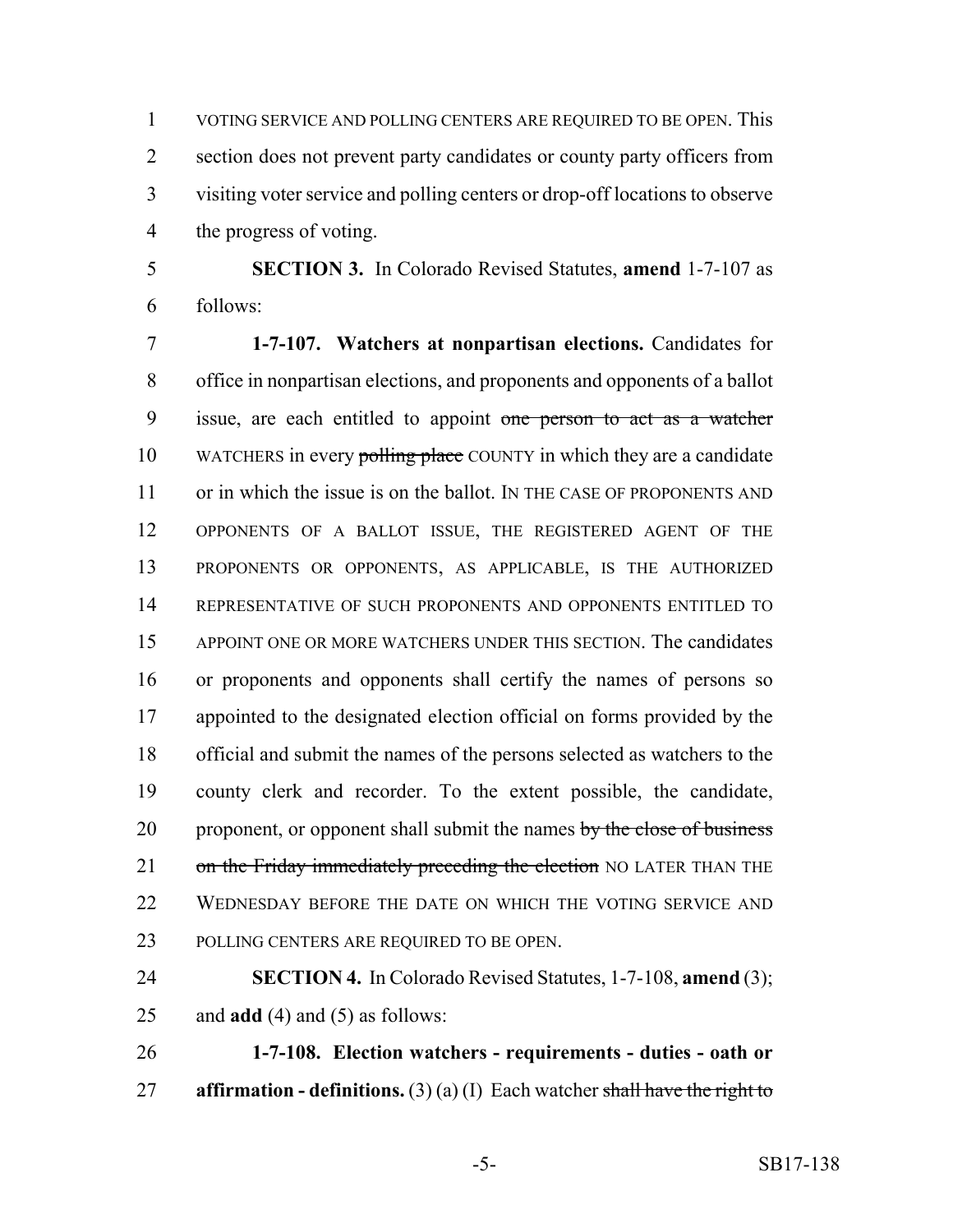1 MAY maintain a list of eligible electors who have voted, to witness and verify each step in the conduct of the election from prior to the opening of the polls through the completion of the count and announcement of the 4 results, to challenge ineligible electors, and to assist in the correction of discrepancies IN ACCORDANCE WITH SUBSECTION (3)(a)(II) OF THIS SECTION.

 (II) IF A WATCHER SEES A POTENTIAL DISCREPANCY, HE OR SHE MAY COMMUNICATE WITH THE CONTACT DESIGNATED BY THE CLERK AND RECORDER AND REQUEST THAT THE DISCREPANCY BE CORRECTED. IF THE SUPERVISOR JUDGE REVIEWS THE POTENTIAL DISCREPANCY AND DISAGREES WITH THE WATCHER, THE WATCHER MAY INFORM HIS OR HER APPOINTING AUTHORITY OF THE POTENTIAL DISCREPANCY. THE WATCHER'S APPOINTING AUTHORITY MAY THEN CONTACT THE COUNTY CLERK AND RECORDER OR THE SECRETARY OF STATE IN AN ATTEMPT TO RESOLVE THE ISSUE OR FILE AN ACTION UNDER SECTION 1-1-113 (1).

 (b) THE WATCHER MAY OBSERVE THE PROCESS OF SIGNATURE VERIFICATION.

 (4) BEFORE BEGINNING THE DUTIES OF A WATCHER, EACH PERSON APPOINTED AS A WATCHER SHALL TAKE AN OATH OR AFFIRMATION IN 20 SUBSTANTIALLY THE FOLLOWING FORM:

 "I, ..................., DO SOLEMNLY SWEAR (OR AFFIRM) THAT I AM A 22 CITIZEN OF THE UNITED STATES AND THE STATE OF COLORADO; THAT I AM AN ELIGIBLE ELECTOR WHO RESIDES IN THE COUNTY OF .................... OR WITHIN THE ....... POLITICAL SUBDIVISION; (IN CONNECTION WITH A PARTISAN ELECTION) THAT I AM A MEMBER OF THE ............... PARTY AS 26 SHOWN IN THE STATEWIDE VOTER REGISTRATION DATABASE (OR THAT I 27 AM UNAFFILIATED WITH A POLITICAL PARTY, AS APPLICABLE, OR THAT, IN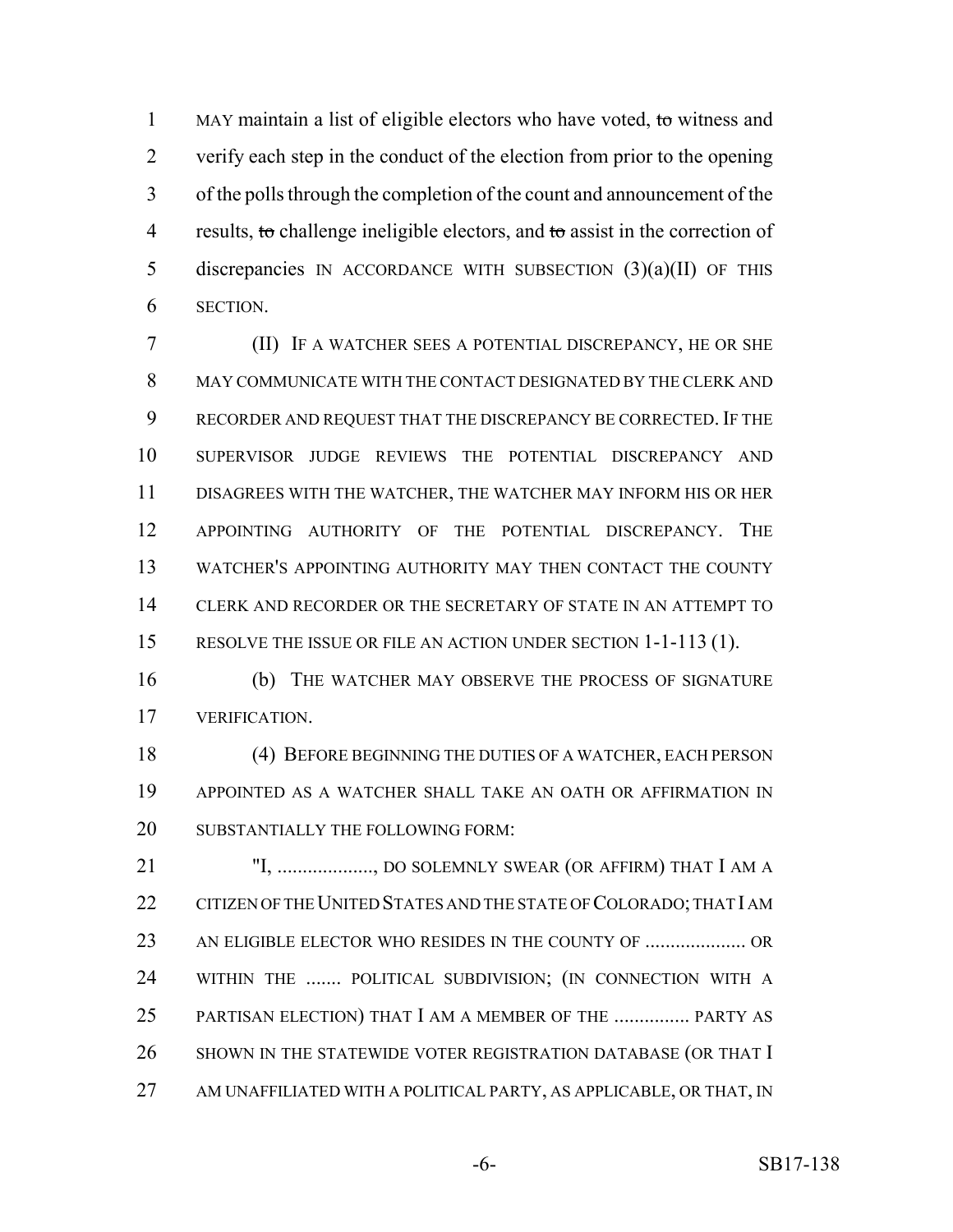THE CASE OF AN ELECTION IN WHICH A BALLOT ISSUE IS ON THE BALLOT, I AM A SUPPORTER OR OPPONENT OF THE BALLOT ISSUE, AS APPLICABLE); THAT I WILL PERFORM THE DUTIES OF WATCHER ACCORDING TO LAW AND THE BEST OF MY ABILITY; THAT I WILL NOT TRY TO DETERMINE HOW ANY ELECTOR VOTED, NOR WILL I DISCLOSE HOW ANY ELECTOR VOTED IF IN THE DISCHARGE OF MY DUTIES AS WATCHER SUCH KNOWLEDGE COMES TO ME NOR WILL I DISCLOSE OR RECORD ANY CONFIDENTIAL VOTER INFORMATION THAT I MAY OBSERVE; THAT I HAVE NEVER BEEN CONVICTED OF ANY ELECTION OFFENSE OR CRIME OF DISHONESTY AND THAT, IF ANY BALLOTS ARE COUNTED BEFORE THE POLLS CLOSE ON THE DATE OF THE ELECTION, I WILL NOT DISCLOSE THE RESULT OF THE VOTES UNTIL AFTER THE POLLS 12 HAVE CLOSED AND THE RESULTS ARE FORMALLY ANNOUNCED BY THE DESIGNATED ELECTION OFFICIAL."

 (5) FOR PURPOSES OF THIS PART 1, "APPOINTING AUTHORITY" MEANS THE PERSON RESPONSIBLE FOR SELECTING AN INDIVIDUAL TO SERVE AS A WATCHER, AND "CONDUCT OF THE ELECTION" MEANS EACH STAGE OF THE ELECTION IN WHICH ELECTORS ARE MARKING AND CASTING BALLOTS OR WHEN ELECTION JUDGES ARE PRESENT AND PERFORMING ELECTION-RELATED ACTIVITIES.

 **SECTION 5.** In Colorado Revised Statutes, 1-2-302, **amend** (8) as follows:

 **1-2-302. Maintenance of computerized statewide voter registration list - confidentiality.** (8) The secretary of state shall provide 24 adequate technological security measures to prevent unauthorized access to the computerized statewide voter registration list. The secretary of state, the department of revenue, the department of public health and environment, the department of corrections, and the clerk and recorders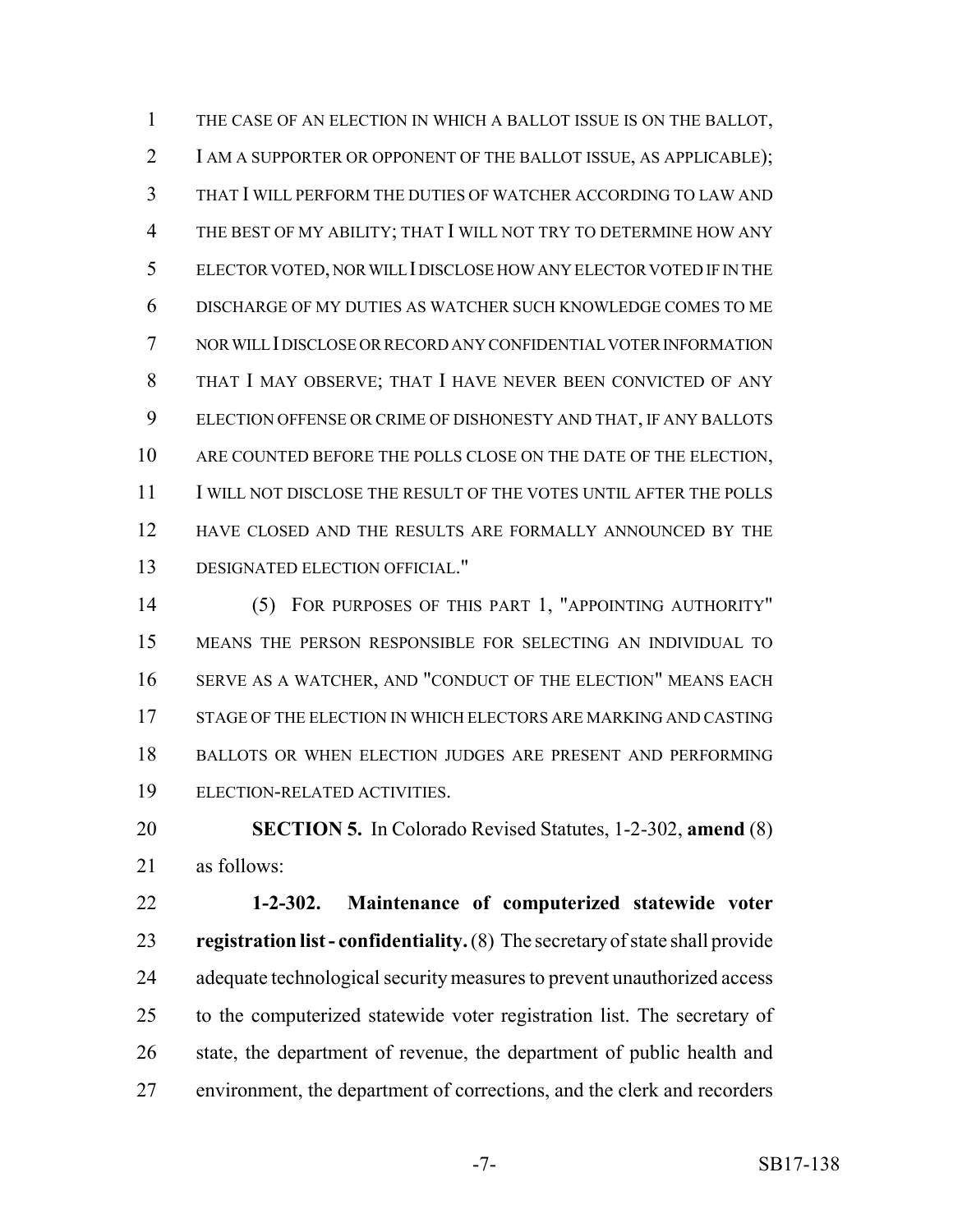shall not sell, disclose, or otherwise release a social security number, a driver's license or a state-issued identification number, or the unique identification number assigned by the secretary of state to the voter pursuant to section 1-2-204 (2.5) or electronic copies of signatures created, transferred, or maintained pursuant to this section or section 6 42-1-211 <del>C.R.S.,</del> to any individual other than the elector who created such signature absent such elector's consent; except that nothing in this 8 subsection (8) prohibits the sale, disclosure, or release of  $\alpha$ n electronic A copy of such signature for use by any other public entity in carrying out its functions. or the sale, disclosure, or release of a photocopied or microfilmed image of an elector's signature.

 **SECTION 6.** In Colorado Revised Statutes, 24-72-305.6, **amend** 13  $(2)$  as follows:

 **24-72-305.6. County clerk and recorder access to criminal history records of election judges and employees - rules.** (2) A county clerk and recorder may request, in his or her discretion, the criminal history records from the public website maintained by the Colorado bureau of investigation for an election judge OR WATCHER, AS DEFINED IN 19 SECTION 1-1-104 (51), serving in the county. The secretary of state may, 20 by rule promulgated in accordance with article 4 of this title TITLE 24, require that certain duties may be performed only by those election judges OR WATCHERS for whom a county clerk and recorder has requested criminal history records pursuant to this subsection (2). Such duties may include accessing, OR OBSERVING ELECTORS' RECORDS IN, the statewide 25 voter registration system established pursuant to section 1-2-301. C.R.S. **SECTION 7. Act subject to petition - effective date - applicability.** (1) This act takes effect at 12:01 a.m. on the day following